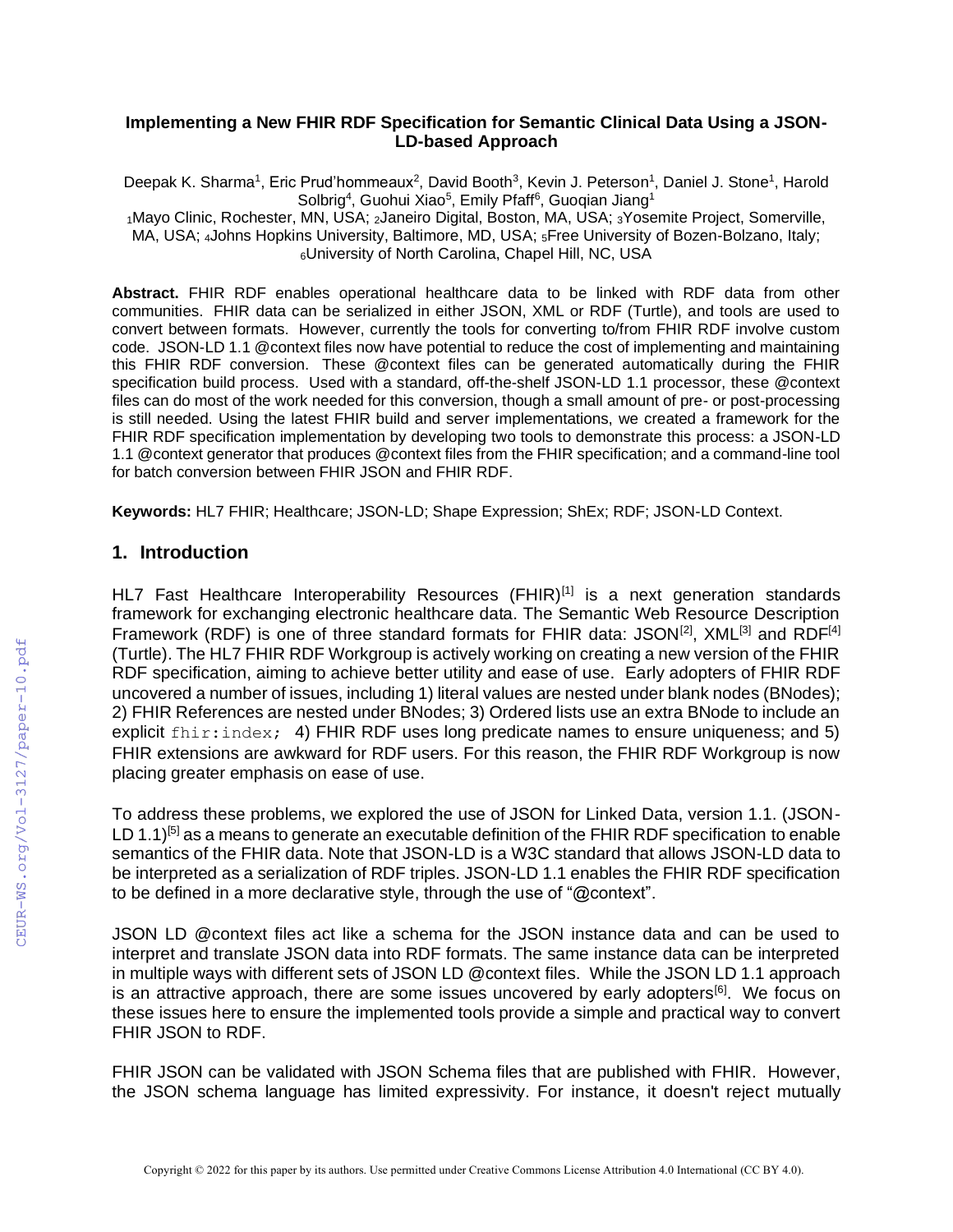exclusive properties. You can better verify conformance with the FHIR specification by converting the JSON data to RDF and validating the result with Shape Expression  $(ShEx)^{[7]}$  tools.

In Phase I of this effort, we re-implemented the existing FHIR RDF specification (R4) using JSON-LD 1.1 and demonstrated that this was effective and more declarative than the existing customcode-based approach. The objective in Phase II is to demonstrate the feasibility of the JSON-LD 1.1 based approach to produce executable definitions of a new FHIR RDF specification.

# **2. Methods:**



*Figure 1. A JSON-LD-based framework for FHIR RDF specification implementation*

# **2.1. Creating a draft FHIR RDF R5 specification**

The initial draft version of the FHIR RDF R5 specification addresses the following issues:

- BNodes: FHIR RDF R4 included extra BNodes to express nested values, and references. For example, in FHIR RDF R4 a status of "final" is represented as  $fhir:status$  [fhir:value "final"], instead of simply fhir:status "final", which complicates how these values are queried by a SPARQL query. In R5 we intend to eliminate these extra BNodes.
- Shortened predicate names: the predicate names in FHIR R4 were unnecessarily long and could be shortened to reduce redundancy and simplify usage, e.g., instead of having separate fhir:AdverseEvent.identifier and fhir:AllergyIntolerance.identifier properties, a single shorter fhir:identifier property could be used across multiple resources.

The FHIR model is built with resources descending from a common base class StructureDefinition while data types descend from base classes of Element or BackboneElement. We shortened the predicate names if they are not core Element or BackboneElement. An example of this would be predicate fhir: observation.status transformed to simply fhir:status.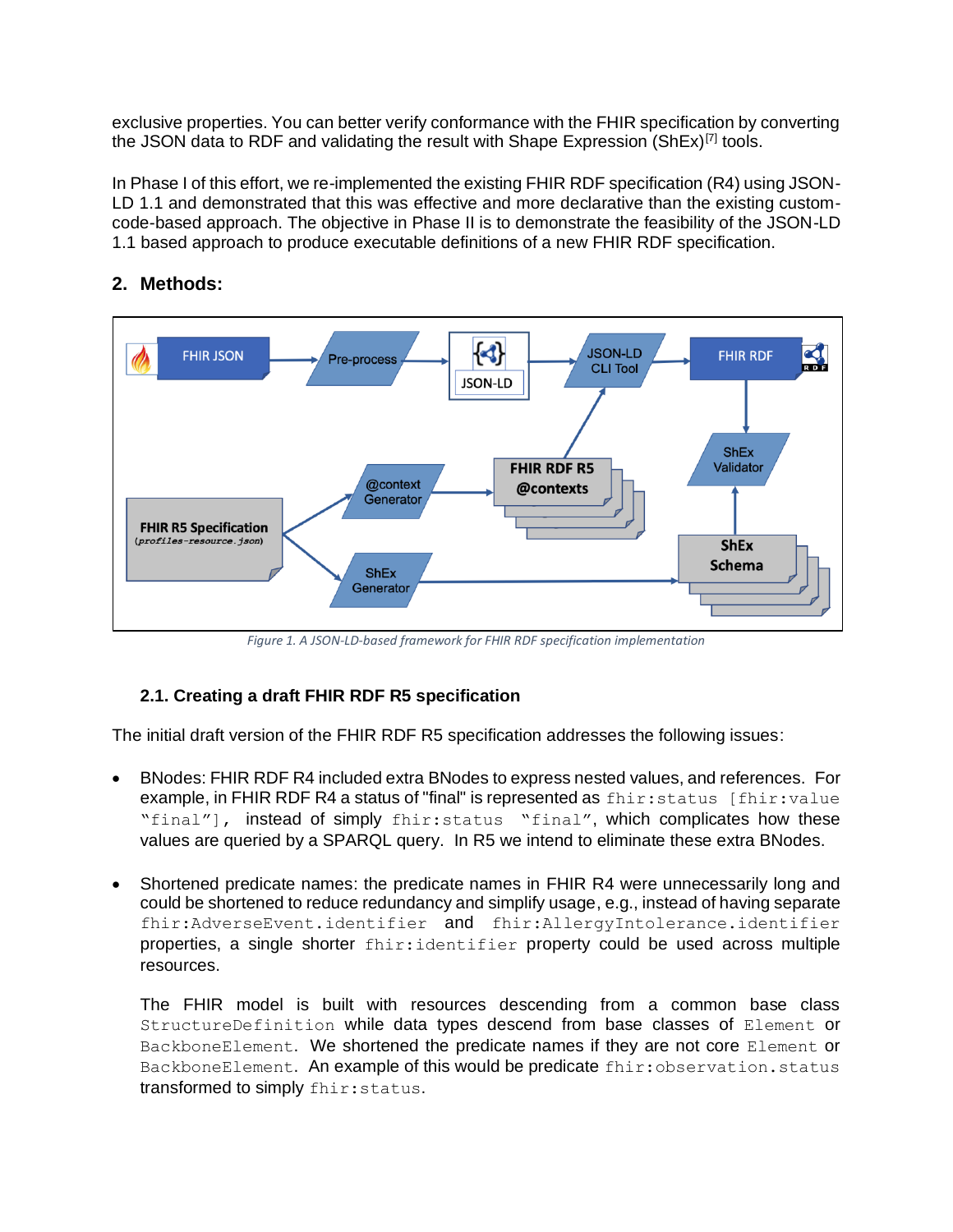• Extensions: FHIR allows extensions on Resources and on properties in Resources. Extensions are classed as "modifying" or "non-modifying"; where modifying extensions change the interpretation of the enclosing element and must not be interpreted without understanding the extension. The FHIR RDF group is balancing tensions between RDF's monotonicity vs. keeping the RDF representation like JSON and XML.

## **2.2. Developing a @context generator for implementing R5 specification**

- JSON LD 1.1 @context Generator: We developed a Java-based JSON LD @context Generator<sup>[8]</sup> that generates JSON-LD 1.1 @contexts<sup>[9]</sup> for the new draft specification out of the StructureDefinitions of the FHIR data models. The FHIR StructureDefinition resource describes a structure, i.e., a set of data element definitions, and their associated rules of usage.
- Shape Expression (ShEx) Generator: We also extended the Shape Expression Generator<sup>[10]</sup> in the FHIR Builder to produce the ShEx schemas<sup>[11]</sup> of the FHIR data models.

### **2.3. Implementing a JSON-LD command line tool for data transformation**

We implemented a JSON-LD 1.1 FHIR RDF Java-based command line tool<sup>[12]</sup> to convert the JSON files of the FHIR R4 and R5 examples into the RDF Turtle representation that conforms to the new FHIR RDF specification. The command line tool takes care of pre- and post-processing of FHIR JSON instance data to be properly used with the JSON-LD 1.1 @context files. The command line tool also supports optional ShEx validation to ensure converted RDF graphs conformant to the FHIR RDF specification as defined in ShEx schemas.

#### **3. Results:**

The JSON-LD 1.1 @context generator produced 1355 @context files<sup>[9]</sup> after processing 658 StructureDefinitions of all published FHIR artifacts<sup>[13]</sup> - including resources, foundational elements, patterns and terminologies. The JSON-LD 1.1 @context files produced correct rendering identifiers and @context files referenced to work together. An example of this is MedicationRequest.dosageInstruction of resource type Dosage.

JSON-LD 1.1 @ context file medication request.context.jsonld contains references to Dosage type:

```
"dosageInstruction": {
  "@id": "fhir:dosageInstruction",
  "@context": "dosage.context.jsonld"
},
```
This Dosage type is defined in its own @context file dosage.context.jsonld, which defines Dosage. This example also demonstrates shortening of the name from fhir:MedicationRequest.dosageInstruction to fhir:dosageInstruction.

Figures 2 and 3 demonstrate transformation of FHIR JSON, adorned with @context, into RDF by the Java command line tool: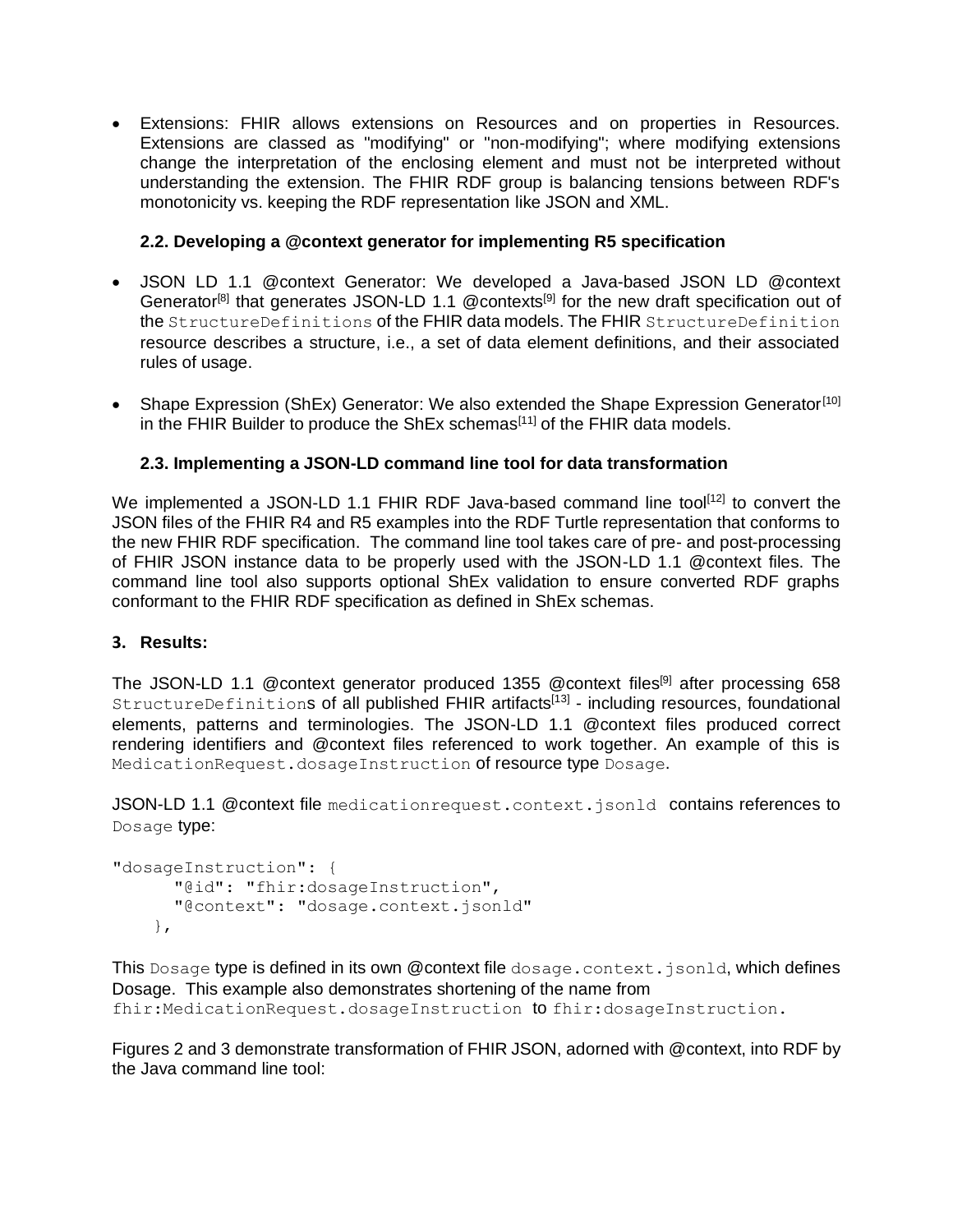





*Figure 3: RDF Output of Java-based command-line tool*

#### **4. Conclusion:**

In this pilot effort, we created a JSON-LD-based framework for the FHIR RDF specification implementation, through implementing two JAVA-based JSON-LD tools, i.e., a @context